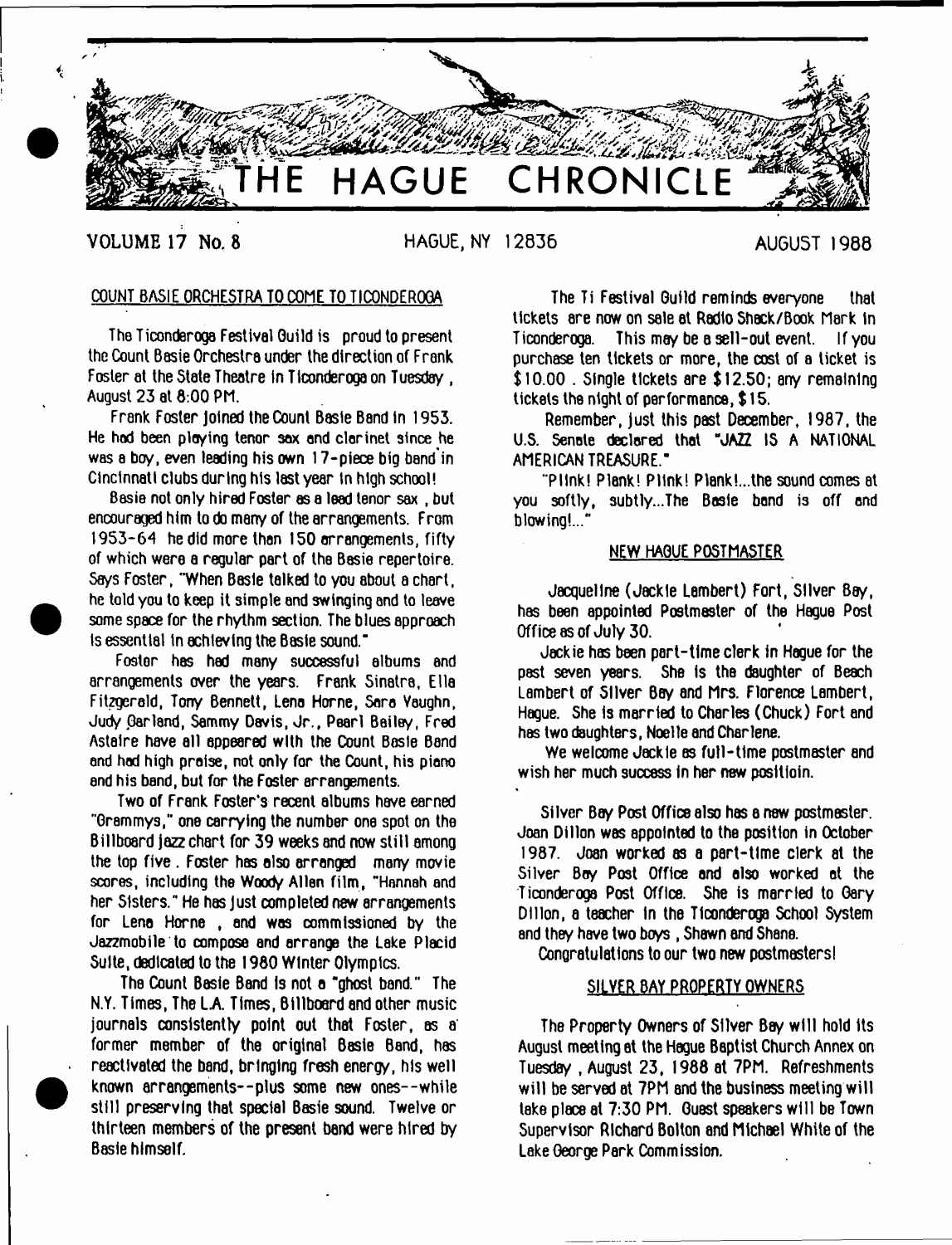The followino letter is a copy of one sent to Mrs. Margaret Warden, Administrator of Moses Ludington Hospital. We woud like to share it with our readers.

ul have been a summer resident in Hague since 1929 at the Island Harbor House until it was sold In all these years this Is the first time It was necessary for me to be hospitalized in Moses Ludington under the wonderful care of Or. Beehner. If one had to be  $111 - 1$  this is the place to be!

"I live in Manhattan where there are many fine hospitals, but I have never experienced the care I have had here.

Starting with the fine Hague Ambulance Squad and then with your professional staff In the emergency room, in 1CU with Mrs. Dunning and her staff and later in a private room. I was so impressed with your equipment, the cleanliness of the rooms and most particularly the professional and so pleasant staff of nurses. Nothing more could be asked for. Only if you have been a patient in one of our New York hospitals, can you appreciate the set up at Moses Ludington.

"Congratulations to you for the obviously wonderful job you ere doing and my sincere gratitude to your dedicated staff.

Sincerely,

/s/ Mrs. Eugene A. Bay"

# HAGUE AMBULANCE SQUAD

July Stats: 22 Runs 904 Miles 149 Patient Hours

1 Mutual Aid

Weekly drills for ambulance squad and fire department personnel will be held on Thursday evenings at 7:00 PM at the firehouse. The drills will stress techniques of long board strapping, rapid extrication, rapid take down techniques, helmet removal, scene management, hazard control, kinematics, ventllatlon/alrway management, suction/oxygen therapy and expanded primary survey routine. The weekly drills will offer squad members an opportunity to Improve upon their skills and discuss comon concerns end problems.

Two members of the ambulance squad, Carroll LaPann and Doug Sperling, recentlyucompleted an 18 hour Critical Treuma Care Course held in Olens Falls. The course was sponsored by the NYS department of Health Emergency Medical Services Program.

if you have an interest in knowing more about the members of your^fire deportment ambulance squad and their responsibilities, please stop by the firehouse on Thursday evenings.

 $\sqrt{2}$ 

**>**

The following letter singing the praises of our local fire department was addressed to Supervisor Bolton:

"Just a note along with my donation. I know I don't go back as far as you in Hague, only a little over forty years, but I remember the old equipment and certainly recognize the need - say absolute necessity  $\sim$  for better end more modern equipment. The growth of the town alone calls for It.

"We all gripe about taxes and generally rising expenses, but I feel that \$25 per family member (my formula) Is a small price to pay for the excellent protection we receive from both the fire department and the emergency squad.

"I have had to afford myself the servioes of these fine agencies once in each of the past two years. Last year when my wife had an attack and needed emergency oxygen and hospitalization, the ambulance was here in less than ten minutes and perhaps saved her life. This year we detected the very strong odor of smoke in the Kettles. While I was trying to track it down my wife called the fire department. I located the source of the  $\overline{ }$ smoke in my mother's apartment. After hunting for a minute or so it turned out to be a hot iron she left on top of the television which had burned Its way down through the pastic causing a tremendous amount of smoke, but fortunately no fire.

The amazing part of this was that by the time I unplugged the iron, opened the windows end went back into The Kettles, the Fire Dept, was there with about a dozen dedicated volunteers. 1 told them everything was all right but they insisted on checking everything out for themselves. This could have been a serious fire, perhaps even costing me my business or someone else a home, but I feel the reaction time of The Hague Volunteer Fire Dept would have prevented that.

"I feel that everyone should be heppy to make a donation to this very necessary piece of equipment.

Yours sincerely, /s/ Jack (Reynolds), Indian Kettles"

## **CARILLON QARDEN.CLUB**

The annual Garden Club bazaar, desptte an unbearably hot day on July 30, was more successful than ever. The quilt raffle (which many of you suppported) was won by Ken Gibbs, Itconderoga, who is a member of the Hague American Legion. Next reoular meeting of the Garden Club will be held Auoust 16 at the Church of the Cross in Ticonderoga at 11 AM.

8/88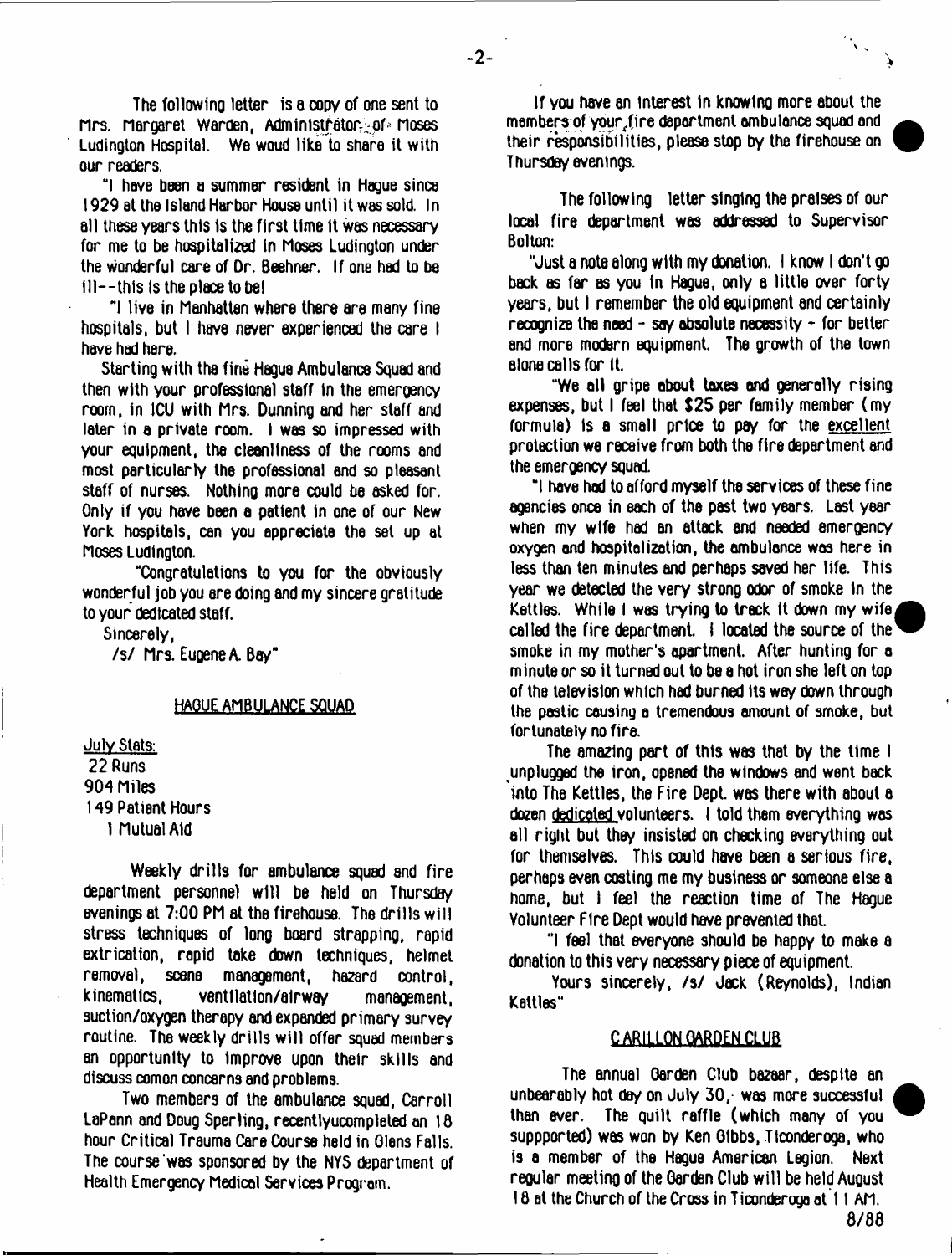### ZQNINQ BOARD OF APPFAI.S - 7/28/88

Two public hearings have been schedued for the August 25, 1988 meeting for the ZBA.

1. Fenimore Variance #5-88 at 7PM

**;**

2. Snug Harbor applicant rescheduling to August 25 re: 653.21.1 and 653.21.2 prior non-conforming lots at 7:15Pf1.

A letter from APA was read re: 25% expansion interpretation by ZBA. Richard Hoffman, staff attorney states, "As a general rule, I find no dispute with that interpretation, provided, of course that construction of a separate building otherwise complies with the Zoning Ordinance (i.e., no increase in nonconformity with shoreline setbacks, construction of a separate building complies with density standards, etc.) As the ZBA's interpretation was declaratory in nature, end with no respect to a particular situation, it should be borne in mind that under a given set of facts, the interpretation coud change.

Accordingly, I would respectrully suggest that the Board avoid making declaratory interpretations, and reserve that power to the cases it hears on appeal from an action of the Zoning Adminsitretor.

Last month's Chronicle contained the ZBA's interpretation.

## PLANNING BOARD - 8/4/88

Minutes were approved as read.

Thibeault's subdivision was approved and signed. If not filed in the Warren County Clerk's Office within 60 days the approved subdivision becomes null and void.

George Wilson, representing Shanty Point, Inc., located imediately to the north of "Northbrook Motel" in the area of Sabbath Day Point, submitted a sketch plan for a proposed subdivision of land that presently has two houses on one lot and is owned by the Shanty Point Corporation. A community septic system and water system services these two houses plus one other. The site plan review committee w ill visit the site to determine if a variance would be required.

The board determined that Sue Jordon's request to place a mobile home on her 30+ acre property would not create a mobile home park since the other structure on the property is a single family home.

Louis Fenimore came before the board to have the highway set back requirement for his campsites reduced based on the "grandfather clause" of our zoning ordinance. Mr. Fenimore is to appear before the ZBA to present evidence that the travel trailer park has been in continuous operation since 1959.

The Board recommended that if the aplicant can provide sufficient information that the travel trailer park has been In continuous operation, the set-back from the edge of the pavement on Rt. 8 shall be a minimum of 60' and on Mt. View Road, 35\*.

E. Gilbert Barker submitted an application for a Type I Site Plan Review to do renovative work on the former Hague Village Center located at the junction of NVS Rt. 9N and 8. Plans call for the conversion of the structure from the sale of gas and retail sales to an office building.

Tim Costello reviewed the special permit conditions for Hague Commons, Inc. docks. \*1. Dock will be installed after June 15 and removed by September 15.  $*2$ . At the request of DEC fisheries or LGPC, the docks will be removed within 24 hours. at Hague Commons, Inc. expense. # 3. Project w ill be modified to accommodate 4 boats instead of 9. \*4. Permit is for a t year period. "5 . Any application for renewal or modification may be treated as a new action and an Environmental Impact Statement may be required. #6. Hague Commons will grant angler right-of-way below the mean high water mark and post a sign adjacent to the Hague Public Beach indicating "Angler Access Point." #7. Dock will not extend more than 100 ft. from the mean high water mark.  $=8$ . Permit will not be issued until DEC Fisheries has notified the Park Commission that the terms of Permit Conditions *\*2* and  $*6$  have been met to their satisfaction.

#### TOWN BOARD - 8/9/86

The Town Board meeting for Tuesday, August 9 was again a short one, but several important items were discussed and decisions made.

A strong letter of protest will be sent to Dennis Englert whose family used the public dock for a private party the weekend of August 6-7 end effectively blacked the dack and road down to the dack to any public traffic including fire engines, in the event they needed to draw water for a fire. Another important factor of concern was sewage disposal for the huge number of people who came in the more than 20 parked cars.

A letter will be sent to the Lake George Park Commission requesting a 5 MPH speed limit and denial of anchorage sought by the Arcady Bay Association. This request is within their jurisdiction.

Laura Meade has been apointed our first town naturalist. *g /g g*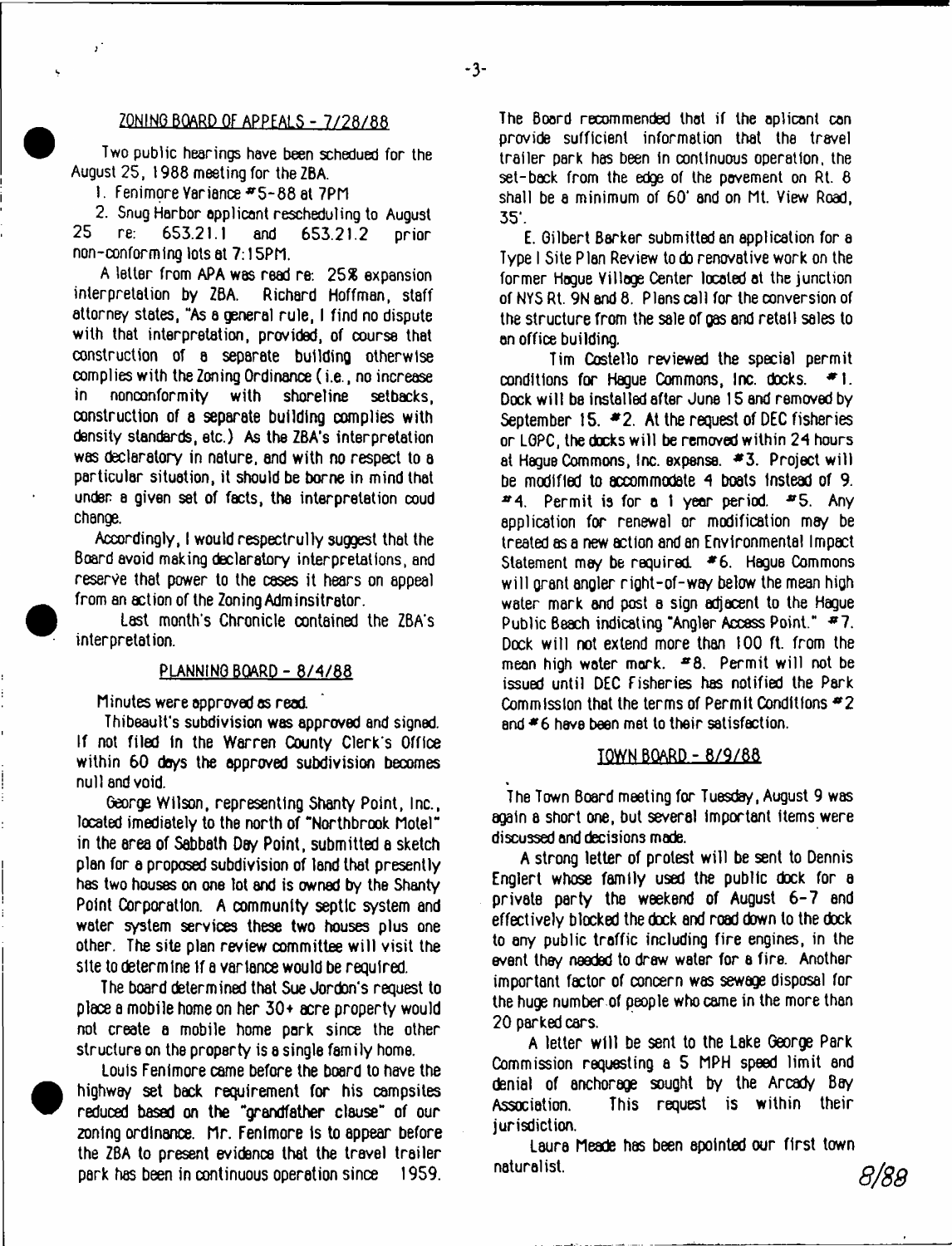Town Board (Cont.)

Doris Herwig, Warren County Tourism, complimented the Hague Winter Carnival in doing the best carnival job in Warren County. They will not have the carnival brochure available from the county next year.

Revenues collected so far at the boat launch - \$7,295.

At a meeting between Washington and Warren County end Fulton County, Dick Bolton said the Fulton County supervisors were receptive to accepting ash from the Hudson Falls incinerator if we would accept some of their trash.

Revision committee meeting August 16, 1988 at the town hall at 7 PM

The Planning Board received authorization to advertise for a part-time clerk who would keep the minutes for that Board end the ZBA at their meetings generally held at night. Salary is \$5.00 per hour. Anyone interested In additional information can contact the Town Hall. A resume is requested.

Mary Alice Hall has been named Record Management Officer and will provide records to the State Education Department.

## HAQUE FISH AND GAME CLUB

Hunter safety course will be conducted at the Hague Fish'and Qame Clubhouse September 16th from 6-1OPM and September 17th from 9AM to 4PM. To register please call 543-8859.

Hague Fish and Game Club 30th year anniversary picnic will be held September 11 at 1 PM at the clubhouse for past and present members and their families. Please bring a covered dish. Hamburgers end hot dogs will be served as well. For more information call 543-6141.

Turkey Shoot September 3 and 4, also Oct. 8, will be held at the Hogue Fish and Game Club on West Hague Road sponsored by the club. Time -10AM.

The chairman of the Hague Fish and Game Club lobster and steak bake wishes to thank all those who helped made it a success.

September meeting to be held on the 20th. If you have any questions call 543-6141. Thanks...Marian Shoemaker

# HAQUE BAPTIST CHURCH

The Hague Baptist Church is in the process of repairing the bell tower, which has been disintegrating over the past years. The estimated cost of repair is \$3,000 and to date the fund totals \$2,016. Much of the work is being done by volunteers on Saturday mornings.

#### WILLY C'S JULY/AUGUST WEATHER NOTES

And the HEAT Goes On. A substitute of the B with an H from a remembered song of yesteryear. And so it is. July had ten recorded days in the 90's and at other locations I'm sure four additional days were measured in that range. The high record for the month was *98e* on th the 10th. Our low was 489 on July 1. Our 3H (hot, humid, hazy) days were recorded in the earlier part of the month and the latter part we had two, of what I refer to as S5D days, Super Summer Days, on the 13th and 15lh, low humidity, northerly winds, clear blue skies. SSD's Rainfall amounts came back handsomely in July to 4.61 inches, the most precip so far this year. Still six inches below normal, but crops look a lot better.

August is more of the same less any SSD darys so far. Mostly 3H days have been recorded with seven days already in the 90's. The nighttime low, so far this month has been 65 1 /2. With light air at night it has been, shall we say, sticky. The air temperature at 7 AM August 12 was 72°, the water temperature at the two-foot level was 802. We did have a superb evening of electrical displays the night of Aug. 6th. One household felt that they had perhaps gotten seats a bit too close to the action, but all turned out A OK after an outside inspection was completed. The Bermuda High is again well anchored in the Atlantic, so we can look forward to more of the same through the 18th or beyond.

#### POST OFFICES NEED YOUR COOPERATION

It is very important that you let the post office know when you would like your mail delivered to you here. It is just as important that you let them know when you are leavinQ and want your mail forwarded. For \$3.25 a year and a dollar key deposit, you may rent a box in the post office. This would assure you of getting your mail forwarded. Many times if the postmaster does not know your whereabouts and there is no return address, mail gets sent to the dead letter office. Please do yourself and your postmaster a favor and keep her informed.

I would also like to put my two-cents worth in at this point. I really do have a difficult time keeping track of you all. Would you please drop me a card and let me know when you plan to be here and again when you plan to leave so that I can be more efficient in getting your Chronicle to you In a timely fashion....D. Henry, Publisher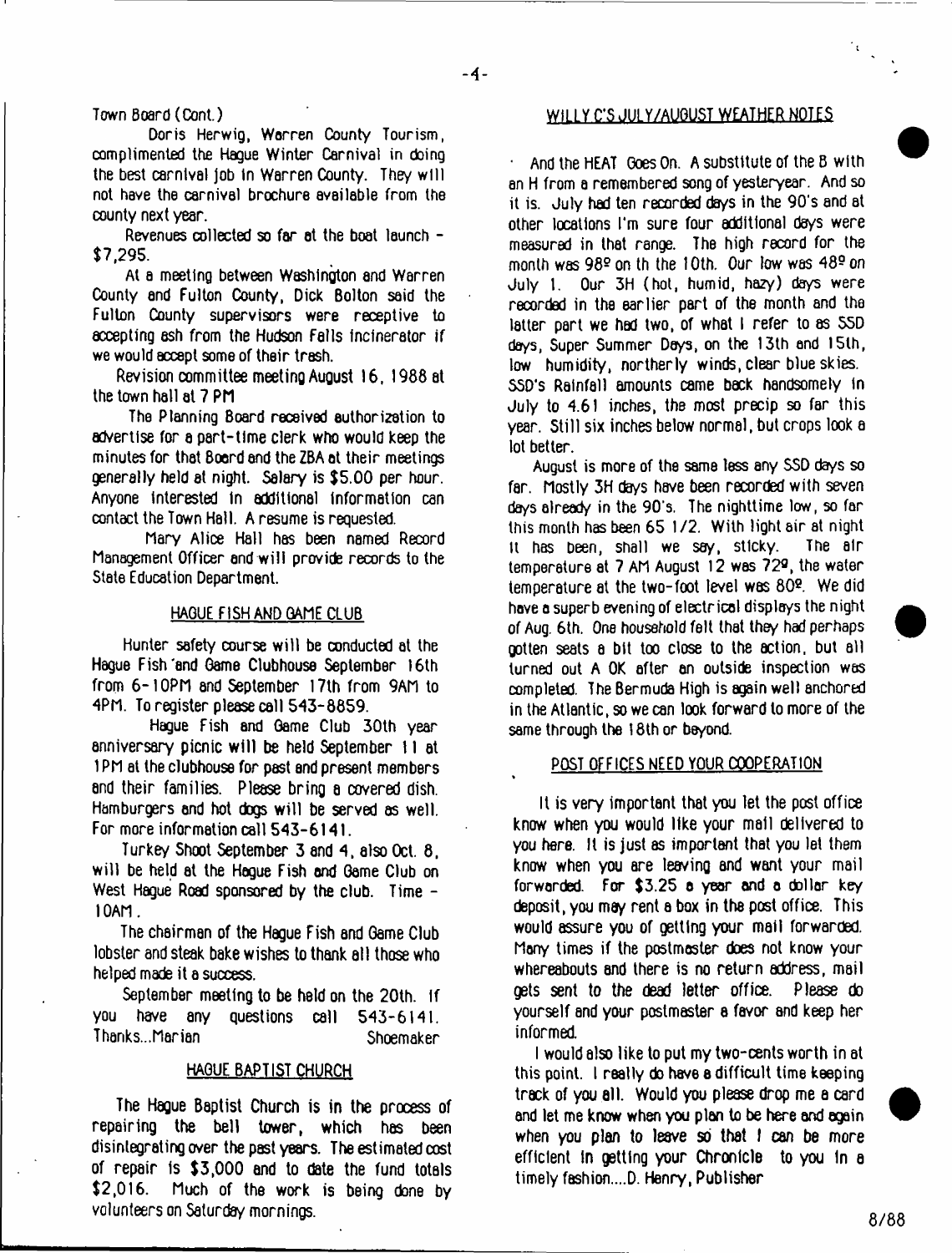#### $-5 -$

 $\mathcal{L}$ 

BORN - A girl, Kristin Marie, to David and Marii Kirchsr, East Keansburg, NJ on June 29. Proud grandparents ere Miriam end Bob Kircher of Sabbath Day Point and Staten Island, NY.

CHARLENE AIMEE FORT graduated from North Country Community College with an Associates Degree in Liberal Arts and a 2.80 accumulative B average.

NOELLE HOPE FORT graduated from Fisher Junior College with high honors and obtained an Associates Degree in Fashion Merchandising. Her lest semester average was 3.88 end her accumulative average was 3.57.

## OLD TIME SUMMER FUN

You are cordially invited to a CENTENNIAL CELEBRATION for the Ticonderoga Heritage Museum 1988 Building. To be held on August 28, 1988 Noon 'til Four. Featuring Clowns, Ticonderoga Heritage Yldeo, Refreshments, Arts & Crafts, Music, Museum and Hydro Tours, Horse & Bugg/ Rides, Antique Displays. Also Qames - horseshoes, tug of war, arm wrestling, kissing booth, cow paddy raffle, running races, croquet, water balloons.

Come in your vintage 1888 costume and win a prize!

# HEAT WAVE HITS HAQUE CHRONICLE (particularIv the publisher!)

We're having a heat wave, a tropical heat wave" and I certainly can't can-con. I can't even think straight! Even the computer and the copier are protesting! And the power company isn't helping me much either. As I write this the power went olf and I lost what I wrote, so I had to do it again. Hence, we are having an abbreviated version of The Hague Chronicle this time. I'm sure I'm missing some valuable information, but I w ill have to make up for it in September. I just hope the temperature will improve. In the meantime bear with me and send in your news items. Also, don't forget to look at your mailing label. A red circle around the date is just a subtle hint!

#### **SOUNDINGS HAGUE SENIOR CITIZENS CLUB**

The August meeting of the Hague Senior Citizens Club will be held on Tuesday, August 23 at 1:30 PM at the Town Hall. Guest speaker will be Bennett Driscoll, Jr. Director of Community Services for the community Action Agency. Mr. Driscoll will speak on Crime Prevention, and the Senior Citizens invite EVERYONE to attend this meeting. Dessert and coffee will be served

#### 1988 LAKE GEORGE POLLUTION HOTSPOTS

As of July 21, 1988 the following sites have been identified as pollution "hotspots", according to a list released by the Lake George Association (LGA). Hotspots are places where water quality test results show bacteria levels higher than those considered safe for human contact.

Million Dollar Beach, Sheriff's Dock Culvert, Middleworth Bay South, Middleworth Bay North, Huddle Bay Brook, Stewart Brook, Veteran's Beach, Sawmill Bay Brook South, Sawmill Bey Brook, Hogue Beach, Wyatt's Bay, Sunset Bay Brook West.

The hotspots listed are sites where oliform bacteria levels exceeded 200 fecal coliform per 200 milliters on two or omore testing dates this year, or where one test exceeded 1,000 fecal coliform and/or 5,000 total coliform.

Corrective action was undertaken at eight locations and several field investigations were commenced to pinpoint the exact problem area.

The results of the LGA Fund testing program are distributed every two weeks during the summer to state and local enforcement authorities. THe results are avliable to the public at the Town and Village Halls within the Lake George Basin .

Founded in 1885, the LGA is an organization of private citizens concerned about the protection of Lake George. Much of the work of the LGA's 5,000 members end 22 commimitiees is focused on preservation of the water quality. LGA alsoacts to improve fishing in Lake George, promote safe and sensible boating, combat problems stemming from erosion, prompt application of sound development practices, prevent the spread of milfoil and other nuisance weeds, and preserve natural beauty ofo the mountainsides end value of the remaining wetland areas on the watershed. The LGA Fund finances scientific research and educational programs aimed at the protection and preservation of Lake George.